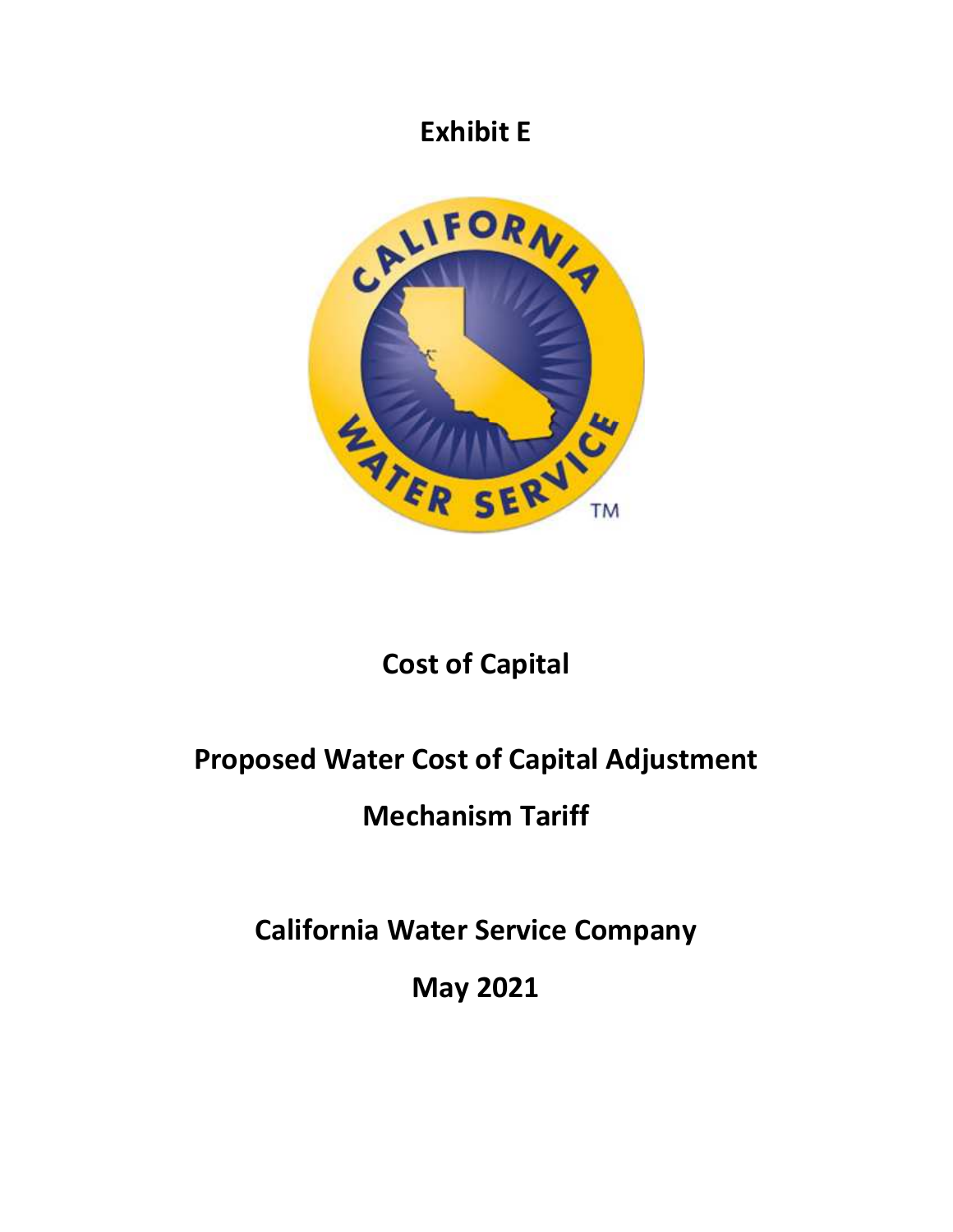Revised Cal. P.U.C. Sheet No. Cancelling Cal. P.U.C. Sheet No.

#### **Preliminary Statement (continued) WATER COST OF CAPITAL ADJUSTMENT MECHANISM (WCCM)**

#### S. Water Cost of Capital Adjustment Mechanism (WCCM)

- 1. Purpose: The purpose of the Water Cost of Capital Adjustment Mechanism is to provide an automatic adjustment, up or down, to Cal Water's adopted return on equity for 2022 (and thus its overall rate of return on rate base for 2022) for calendar years 2023 and 2024 only if there is a positive or negative difference of more than 100 basis points between the then current 12-month October 1 through September 30 average of Moody's utility bond rates and a benchmark.
- 2. Applicability: The Water Cost of Capital Adjustment Mechanism does not have a rate component and is applicable to all Class A rate areas (excludes Grand Oaks).
- 3. Cal Water shall maintain the Water Cost of Capital Adjustment Mechanism as follows:
	- a. For 2023, Cal Water's initial benchmark is equal to the average interest rate of Moody's Aa utility bonds if it has an AA or A credit-rating or higher, or Moody's Baa utility bonds if Cal Water has a BBB+ creditrating or lower for the period October 1, 2020 to September 30, 2021. The subsequent October 1 through September 30 average shall be based on the foregoing parameters.
	- b. If the 100 basis point "deadband" (a range of change in interest rates that may occur without automatically triggering a change in return on equities) is exceeded, Cal Water's return on equity will be adjusted by one-half of the difference between the benchmark and the October 1 to September 30 average.
	- c. In any year where the 12-month October through September average of Moody's utility bond rates triggers an automatic return on equity adjustment, that average becomes the new benchmark.

| (Continued)                 |                  |                          |  |
|-----------------------------|------------------|--------------------------|--|
| (To be inserted by utility) | Issued By        | (To be inserted by CPUC) |  |
| Advice Letter               | Greg A. Milleman | Date Filed               |  |
| <b>Decision</b>             | Vice President   | Effective                |  |
|                             |                  | Resolution               |  |